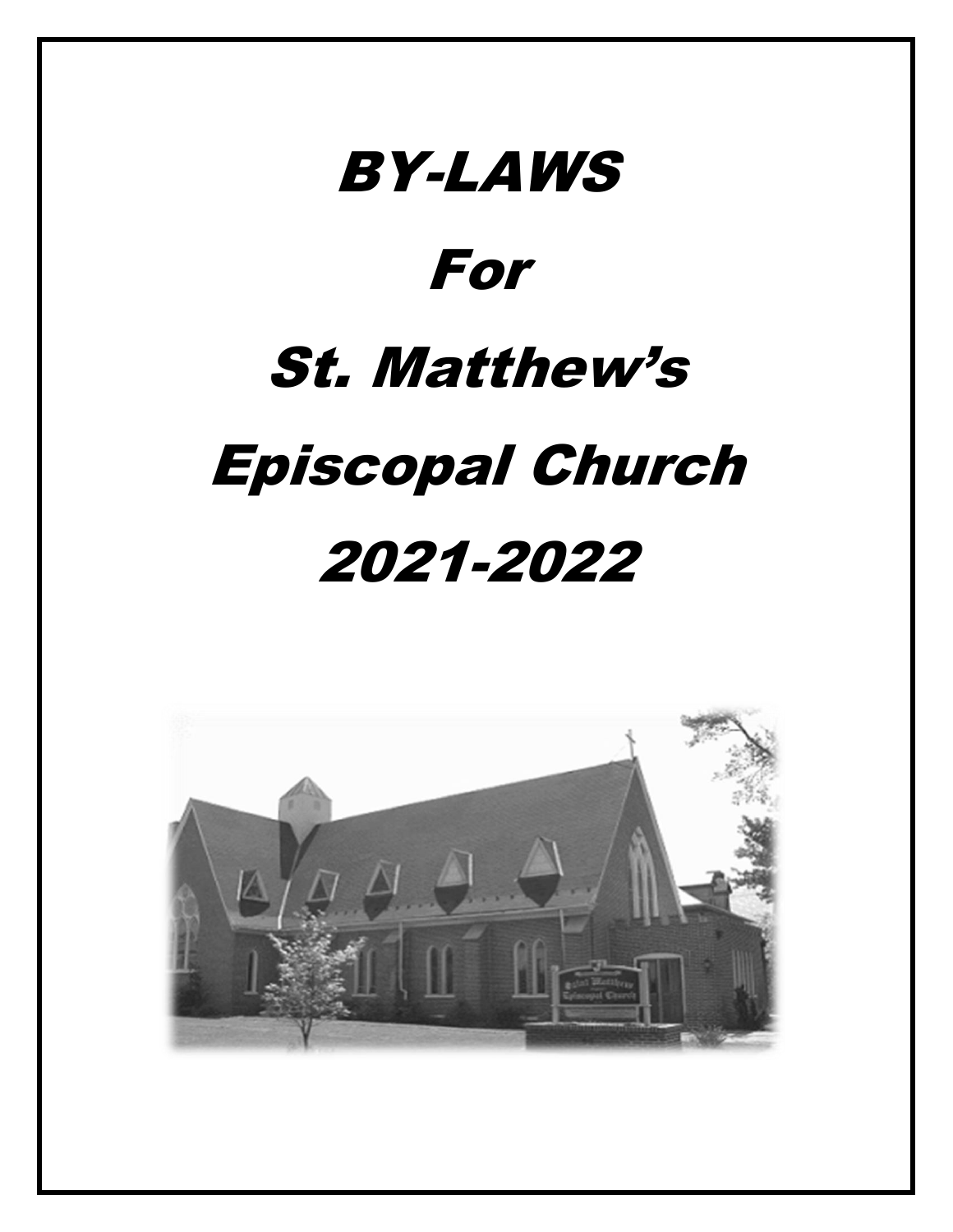# **Saint Matthew Episcopal Church**

# **By-laws 2021**

#### **Mission Statement**

As a Christ centered family, we embrace all who come, while striving to fulfill spiritual needs through traditional worship (Holy Communion), prayer, play and community service.

#### **Article I Nature and Purpose**

Saint Matthew is an Episcopal parish within the diocese of Central Pennsylvania, whose purpose is to carry out the mission of Christ subject to the Canons of the Diocese and the National Church. This parish is designed and dedicated to teach the word of Christ to all, and to see that the sacraments of the Church are administered.

### **Article II Members**

All persons who have received the sacrament of Holy Baptism with water in the name of the Father, and of the Son, and of the Holy Spirit, whether in the Episcopal Church or in another Christian Church, whose Baptisms have been duly recorded in the Episcopal Church, and who have enrolled as members of the Parish Registry, are members of the Parish.

#### **Article III Meetings of the Parish**

Article III Section 1: Annual Parish Meeting- The annual meeting of the Parish is for announcing the election of Vestry, for review of the work of the previous year, for the selection of delegates and alternates to the next Diocesan Convention and for the transaction of such other business as may properly come before the meeting, as designated by the Vestry to be held within the first quarter of the calendar year.

Article III Section 2: Special Meetings - Special meetings of the Parish may be held at any time at the call of the Rector, a majority of the members of the Vestry or twenty-five (25) members of the congregation.

Article III Section 3: Notice of Meeting - Notice of each meeting of the Parish stating the date, time and place of the meeting, and the purpose of any Special Meeting, shall be communicated to the members in a practical manner (written notice, email, etc.) not less than seven (7) days prior to such meeting.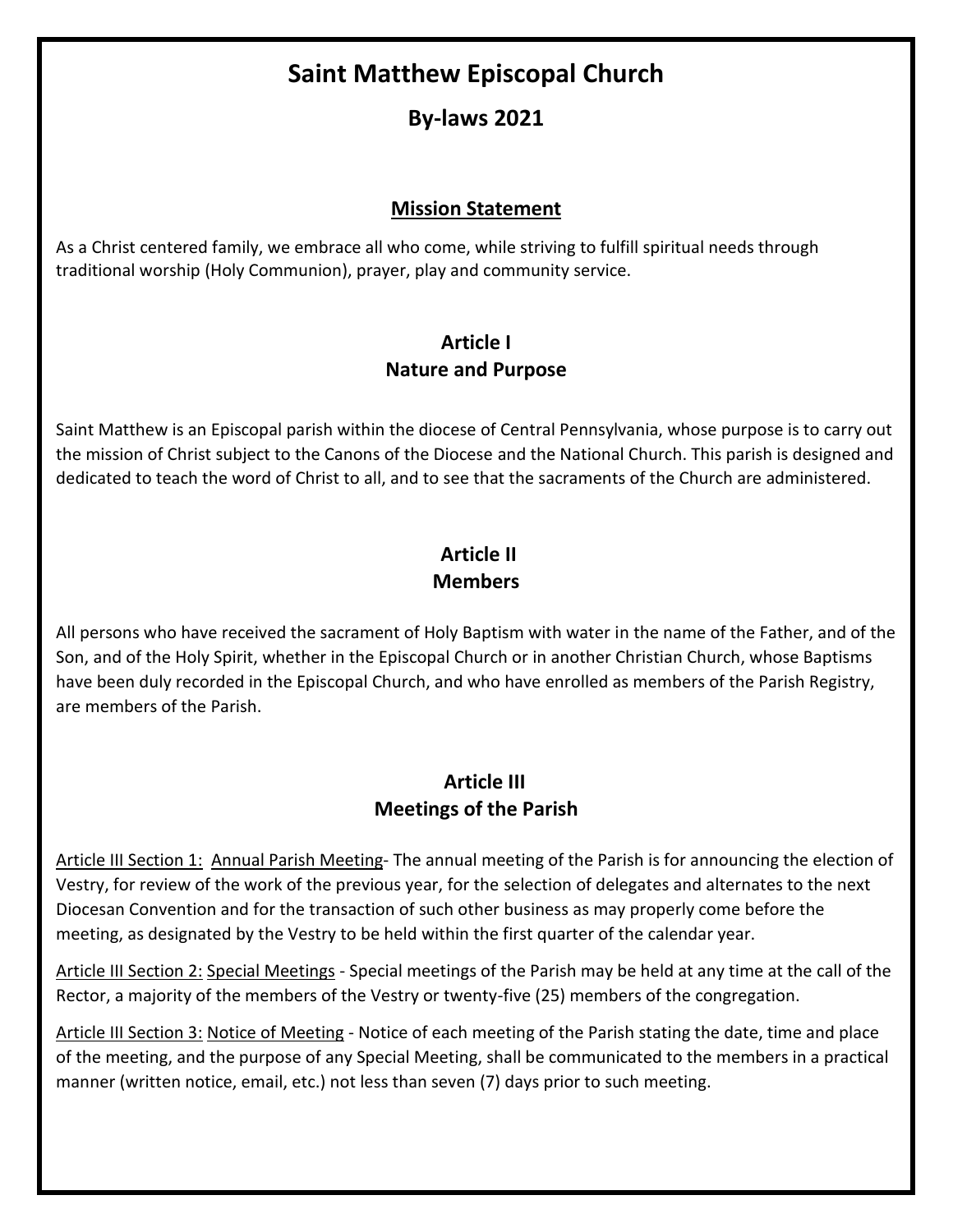Article III Section 4: Members Entitled to Vote - All members who are at least eighteen (18) years of age and who are Communicants in good standing, are qualified voters. A "Communicant in good standing" is a member of the parish who attends worship services on a regular basis.

Article III Section 5: Quorum, Required Member Vote - No less than ten (10) qualified voters who are present at the annual or special meeting, shall constitute a quorum for the transaction of business at such annual or special meetings of the Parish. The affirmative vote of the majority of the qualified voters present at the meeting shall be the act of the Parish.

Article III Section 6: Proxies - Qualified voters present at a meeting are entitled to vote, there may be proxy voting if approved by the Vestry.

Article III Section 7: Vestry Nomination - Prior to the annual meeting of the Parish, the Vestry shall appoint a Nominating Committee composed of two (2) to four (4) members with at least one (1) being a sitting member of the Vestry. This nominating committee will secure nominees and convey these names to the Parish Secretary one (1) week prior to the annual meeting such that this information may be presented to the members at the annual meeting of the Parish. Nomination for the Vestry may also be made at the annual meeting but must be present or communicate via phone their acceptance of the nomination as a write-in vote on the ballot.

Article III Section 8: Ballots for Vestry Election, Voting - Qualified voters shall be entitled to one (1) vote and election results will be announced at the annual meeting. Other matters to be voted upon at the annual or any special meeting of the Parish may be done by oral or written vote, upon motion carried by a majority of the quorum present for such meeting.

Article III Section 9: Adjournments - A majority of the qualified voters present at a meeting may adjourn the meeting from time to time. This right to adjourn exists whether or not a quorum is present at the meeting and applies to annual as well as special meetings, including any meetings that are adjourned and reconvened following a motion and a second to adjourn the meeting, the majority of members shall vote for adjournment.

# **Article IV Vestry**

Article IV Section 1: Authority and Responsibilities of the Vestry - The Vestry shall serve as the governing board of the Parish and shall administer all of the temporal business of the Parish, to include hiring, firing and annual review of paid employees.

Article IV Section 2: Composition of the Vestry -A Chairman (Rector), Senior and Junior Wardens, Clerk of Vestry, Treasurer and nine (9) Vestrymen with one (1) as the Junior Warden.

Article IV Section 3: Vestry Qualifications - In order to stand for election to the Vestry and to continue to serve as a member of the Vestry, an individual must be at least eighteen (18) years of age and a Communicant in good standing.

Article IV Section 4: Term of Office of Vestry Members - At each annual meeting, five (5) Vestrymen shall be elected to serve a two (2) year term alternating the following year with 4 (four) vestrymen elected. To fill any vacancies in the nine (9) elected Vestrymen due to death or resignation, the Vestry shall appoint a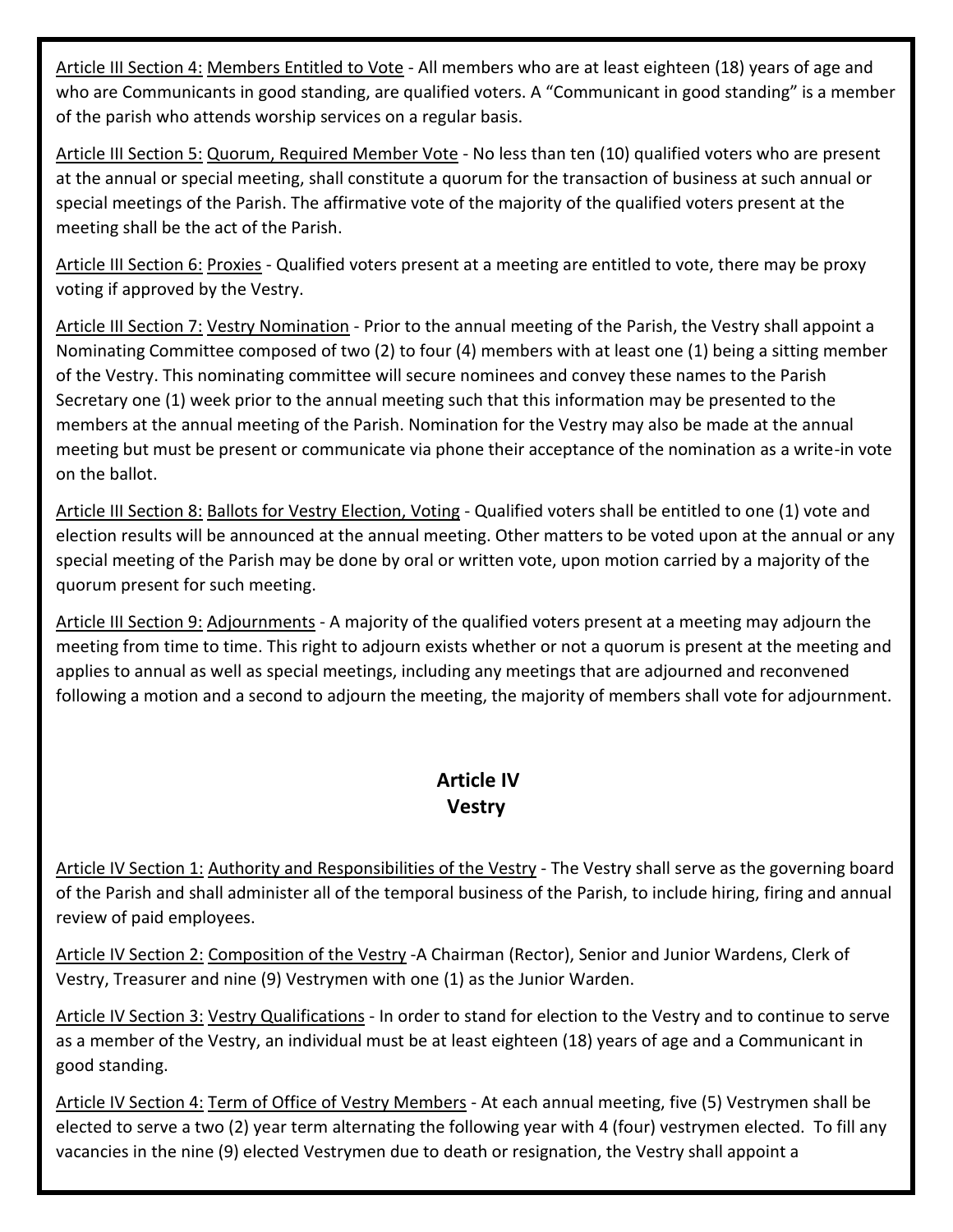communicant in good standing to serve the remainder of the term. No elected Vestryman may serve more than two (2) consecutive terms, they shall be eligible for re-election one (1) year after termination of such prior term.

Article IV Section 5: Regular and Special Meetings of the Vestry - The Vestry reorganizational meeting shall take place at the first meeting following the annual parish meeting. The Vestry shall hold at least eight (8) regular meetings in each year. The Vestry may, by resolution, provide for the time and place of regular meetings, and no further notice of such regular meetings need be given. Special meetings of the Vestry may be called by the Rector, either Warden, or by three (3) members of the Vestry. Written of the time and place of such meeting shall be given to the Rector and each Vestry member at least three (3) days before the meeting. Any Vestry member may execute a waiver of notice, either before or after any meeting, and shall be deemed to have waived notice if he or she is present at such meeting. No Vestry meeting shall be held where there is not present the Rector or a Warden, except a meeting for the purpose of electing a Senior Warden if there is no Rector.

Article IV Section 6: Quorum Vote Requirement - A majority of the Vestry members in office at any time shall constitute a quorum for the transaction of the business at any meeting and when a quorum is present. A majority vote of the Vestry members present and voting shall be the act of the Vestry.

Article IV Section 7: Action of Vestry Without Meeting - Any action required or permitted to be taken at a meeting of the Vestry or any committee thereof may be taken without a meeting if written consent setting forth the action so taken is signed by all of the Vestry or committee members and filed with the minutes of the proceedings of the Vestry or committee. Such consent shall have the same force and effect as a unanimous affirmative vote of the Vestry or committee, as the case may be.

Article IV Section 8: Conduct of Vestry Meetings - The Rector shall preside at all meetings of the Vestry, except at that segment of a Vestry meeting in which his or her compensation is decided. In case there is not a Rector, or in case of the Rector's absence or inability to act, the Senior Warden, or if absent, the Junior Warden, shall preside at all meetings of the Vestry. Robert's Rules of Order, as interpreted in conjunction with these Bylaws, shall govern the conduct and procedure of the Vestry meetings. Debate on items requiring decisions shall be conducted only by the Vestry. However, a time in the agenda can be set for members of the parish to speak to the Vestry under the provisions as set forth by the Vestry.

Article IV Section 9: Remote Meetings - Members of the Vestry, or any committee designated by the Vestry, may participate in a meeting of the Vestry or committee remotely of which all persons participating in the meeting can hear each other. Participation in a meeting pursuant to this section shall constitute presence in person at such meeting.

Article IV Section 10: Diocesan Council and Regional Council for Ministry - The Vestry shall nominate for election at the Annual Parish Meeting the number of delegates and alternates to the Annual Diocesan Convention to which the parish is entitled. Delegates and alternates to the Annual Diocesan Convention must be communicants in good standing and at least eighteen (18) years of age. The Vestry shall afford interested persons in the parish the opportunity to be considered for these positions and nominations may also be made from the floor at the Annual Parish Meeting.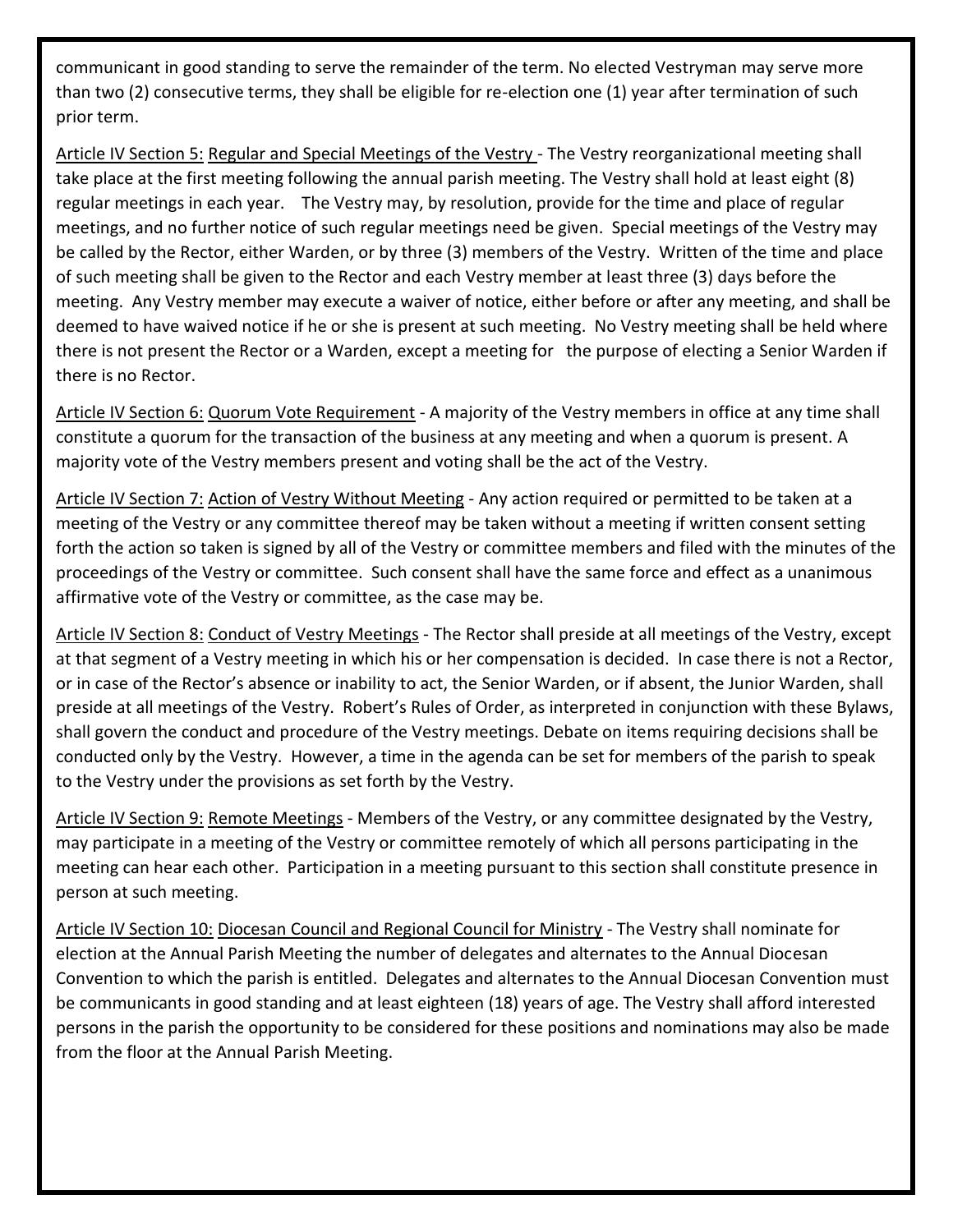#### **Article V Officers**

Article V Section 1: Chairman -The Rector shall be Chairman at all meetings of the Vestry and in all matters except such as affect the control and disposition of the property of this Parish and shall be entitled to vote to break a tie. He/she shall be an ex officio member of all committees of the Vestry, except on finance. In the absence of the Rector, the Senior Warden shall preside at the meetings of the Vestry and in their absence the Junior Warden shall preside. If the Rectorship is vacant, all duties imposed on the Rector by these by-laws shall devolve to the Senior Warden.

Article V Section 2: Clerk of the Vestry - The Clerk shall be a Vestry member. It is the Clerk's duty to keep the minutes of every meeting, give notice of time and place of every meeting and provide a copy of these minutes within ten (10) days of said meeting to all Vestry members. At the expiration of their term of office shall deliver to their successor all books and papers belonging thereto.

Article V Section 3: Treasurer - The treasurer shall have charge of the monies belonging to the Parish and make such deposits in an account in the name of the Corporation in a depository designated by the Vestry and disbursements of such monies. Shall keep an account in a book to be kept for that purpose. Shall present a statement of receipts and disbursements at each meeting of the Vestry and an annual statement at the first meeting after the close of the fiscal year, it shall be duly audited by a Certified Accountant or other person appointed by the Vestry. The Treasurer shall furnish such bonds at the expense of the parish as the Vestry may from time to time determine. At the end of their term, he/she shall turn all books and records to their successor.

Article V Section 4: Wardens - There shall be two (2) Wardens, the Rector's (Senior) Warden chosen by the Rector from the vestry membership or the congregation for a two (2) year term. The Rector's (Senior) Warden shall not be entitled to vote on any vestry matters if chosen from the congregation. If there is no Rector or interim Rector assigned to this Parish, the Bishop shall appoint someone to this office. A People's (Junior) Warden elected by the Vestry from the membership for a two (2) year term. They shall not serve more than two (2) successive terms in the same office, after one (1) year this member shall be eligible for the reappointment or re-election to the office formerly held.

Article V Section 5: Other Duties and Authority - Each officer, employee, and agent of the parish shall have such other duties and authority as may be conferred upon such officer, employee, or agent by the Vestry or delegated by the Rector or the Warden.

Article V Section 6: Removal of Officers - Any officer, except the Rector and the Senior Warden may be removed at any time by the Vestry and such vacancy may be filled by the Vestry.

Article V Section 7: Compensation -No officers, other than the Rector, shall receive compensation for their service as such, but may be reimbursed for reasonable expenses incurred in connection with their duties of office. The salary and other compensation of the Rector shall be fixed by the Vestry at a Vestry meeting.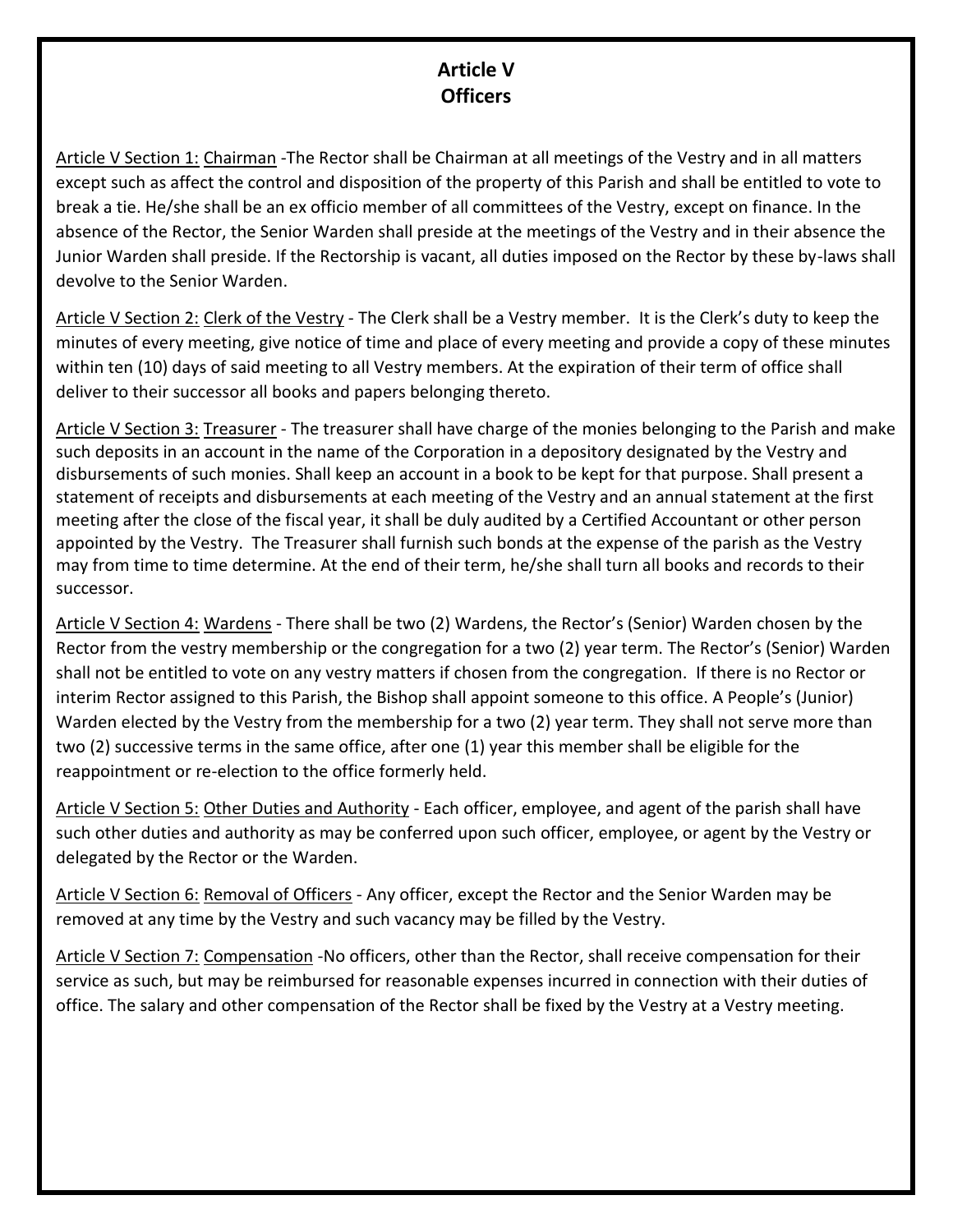#### **Article VI Compensated Employees of the Church**

All paid employees of the church shall have a job description with the expected job requirements. There will be an annual review with each employee and the vestry appointed committee during the first quarter of every calendar year or when deemed necessary. If a temporary replacement or fill-in is needed, the vestry will consult with the treasurer to determine approved funds. In the event of a job vacancy, a vestry appointed committee will advertise, interview, and hire new employees using the job description to determine the best qualified candidate.

# **Article VII Committees**

Article VII Section 1: Executive Committee of the Vestry - The Rector and Wardens shall constitute the Executive Committee of the Vestry. They shall exercise all powers of the Vestry between meetings of the Vestry. Its actions shall be conveyed to the Vestry.

Article VII Section 2: Other Committees - All committees shall be created and appointed by the Vestry unless otherwise provided by these by-laws or in the resolution constituting a special committee. Committee members need not be Vestrymen. Reports of committees shall be in writing and shall be included in the minutes of the Vestry unless otherwise ordered. Any members of any committee shall have the right to attend and speak at any meeting at which his/her committee's report is to be acted upon but shall not have the right to vote unless a Vestryman. There shall be a Property, Finance, Insurance and such other committees as the Vestry shall determine.

#### **Article VIII Fiscal Year, Depositories, Signatures**

Article VIII Section 1: Fiscal Year - The fiscal year of the Parish shall be January 1 through December 31 of each year.

Article VIII Section 2: Deposits - All funds of the Parish shall be deposited in the name of the Parish in such bank, banks, or other financial institutions as the Vestry may from time to time designate and shall be drawn out on checks, drafts or other orders signed on behalf of the Parish by such person or persons as the Vestry may from time to time designate.

Article VIII Section 3: Contracts and Deeds - All contracts, deeds and other instruments shall be signed on behalf of the Parish by a Warden, or by such other officer, officers, agent or agents as the Vestry may from time to time provide. Non-budgetary contracts in excess of \$500.00 must be approved by the Vestry. Contracts over \$5000.00 must have two or more estimates.